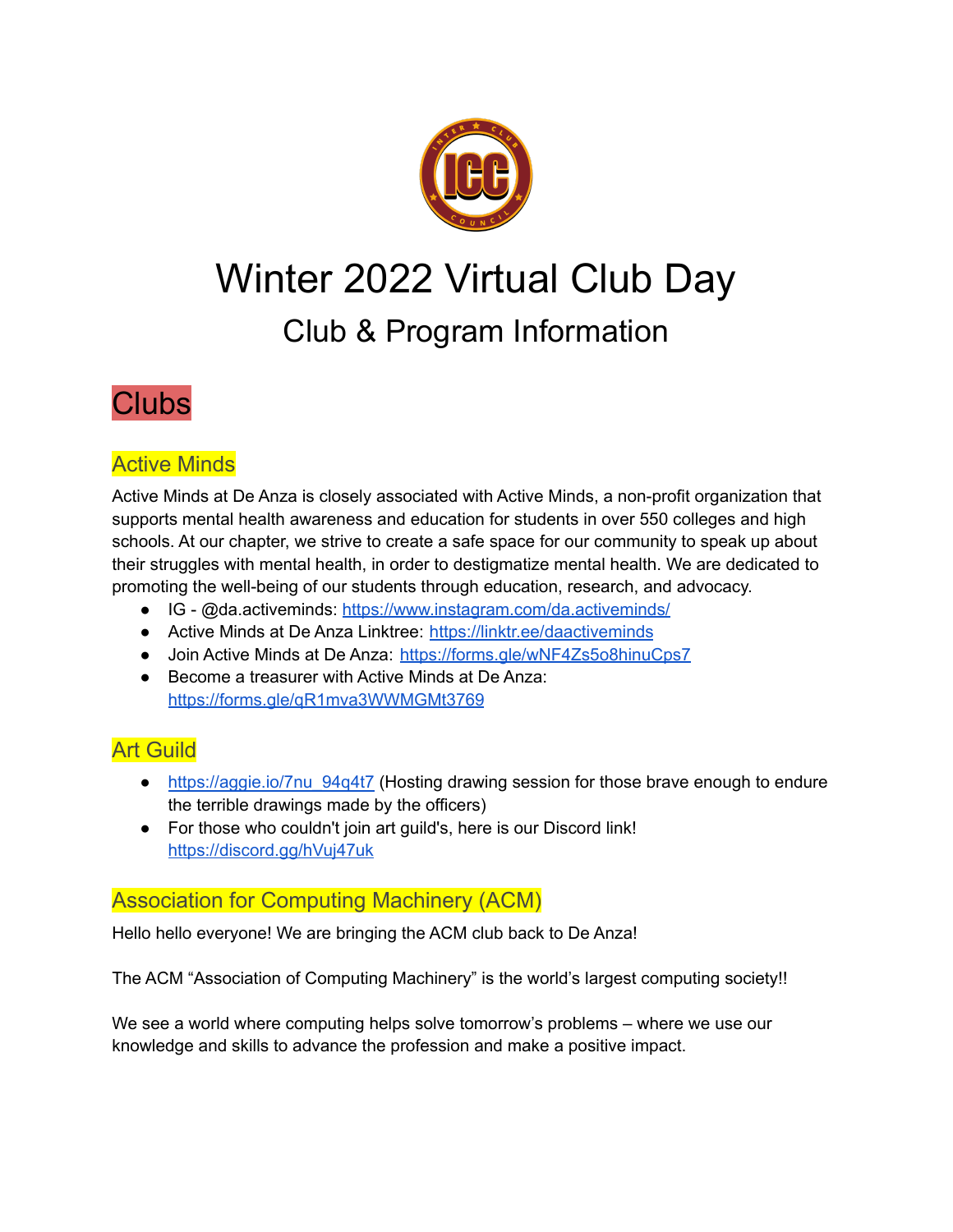In this club we will have guest speakers from all sorts of specializations, workshops for programming and UI/UX design & we will be an organization for those who are interested in robotics, coding, creating, and pitching products!

If you're interested and looking to meet others with like minded interests come join us!

- IG: acm.deanza
- Discord: <https://discord.gg/5TZSkYpf>

# Black Student Union (BSU)

● Black Student Union Discord: <https://discord.gg/5GepC43qcN>

#### Burmese Student Association (BURSA)

● Burmese Student Association discord server: <https://discord.gg/eQHzdVWx>

### Circle K, De Anza

● <https://linktr.ee/DeAnzaCKI>

# College Leap

JOIN COLLEGE LEAP!

- College Leap Website: <https://www.collegeleap.cc/>
- Member Sign-up Form: [https://docs.google.com/forms/d/e/1FAIpQLSdicQG25ONSyqDDWkalR9rZRh0LuwkpT\\_f](https://docs.google.com/forms/d/e/1FAIpQLSdicQG25ONSyqDDWkalR9rZRh0LuwkpT_fYm1xE0D4YzjT51g/viewform) [Ym1xE0D4YzjT51g/viewform](https://docs.google.com/forms/d/e/1FAIpQLSdicQG25ONSyqDDWkalR9rZRh0LuwkpT_fYm1xE0D4YzjT51g/viewform)
- USC Transfer Panel RSVP form: <https://forms.gle/tCh1udU6H35yWH5F7>
- Join our Discord Server: <https://discord.gg/BJuNC47wSr>
- Follow us on Instagram: @collegeleap.deanza

#### Competitive Programming Club

● Competitive Programming Club discord server: <https://discord.gg/2cM5YjbKdc>

#### Creative Writers, De Anza

Do you love dreaming up worlds of your own, or crafting cool, inspiring stories? Maybe you just want to learn more about creative writing. Join De Anza Creative Writers! All levels of writers welcomed.

- ❄️ Join DACW! <https://bit.ly/DACWSignUp>
- ❄️ Discord Server: <https://bit.ly/DACWDiscord>
- ❄️ Flash Fiction Workshop: <https://bit.ly/DACWFlashFictionWorkshop>
- ❄️ Student Success Center Workshops: <https://deanza.edu/studentsuccess/academicskills/>
- ❄️ Co-present at our SSC Workshops: <https://bit.ly/DACWCoPresentSSC>
- ❄️ Instagram: <https://instagram.com/deanzacreativewriters>
- ❄️ Blog: <https://deanzacreativewriters.wordpress.com/>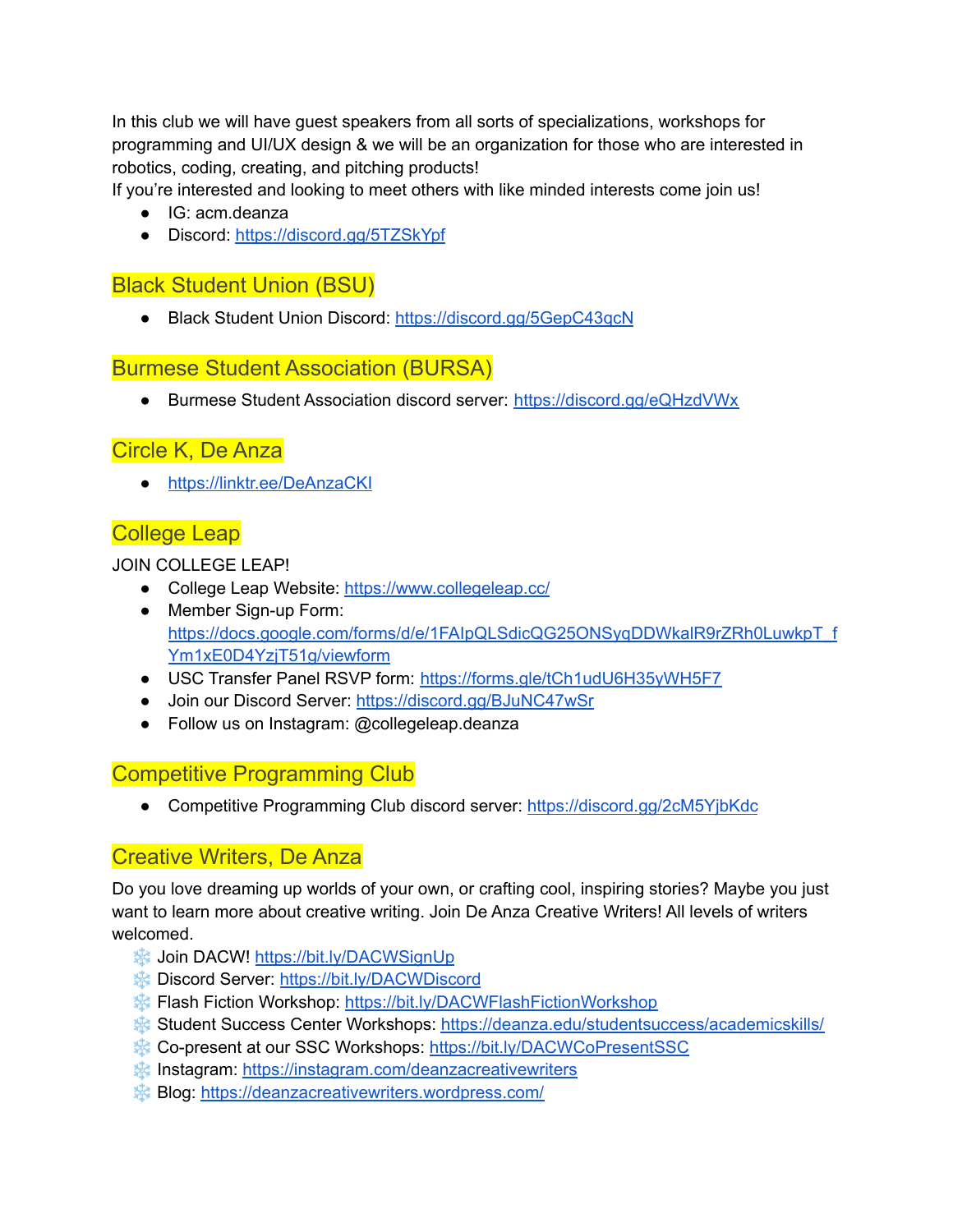- ❄️ Submit to the blog: <https://bit.ly/DACWBlogSubmission>
- ❄️ Short Story Project: <https://bit.ly/DACWWriteAStory>
- ❄️ Get Peer Feedback: <https://bit.ly/DACWPeerFeedback>

If you have any questions, contact us at [DeAnzaCreativeWriters@gmail.com](mailto:DeAnzaCreativeWriters@gmail.com) !

# **DECA**

Thank you for your interest in DECA! We are really looking forward to helping you advance your interpersonal skills and for you to be a part of our legacy. Our first general meeting will be held on January 28th from 7 to 8 pm PST.

- Join our mailing list: <https://tinyurl.com/DADECARoster>
- DECA Discord: <https://discord.gg/gcK9PcPYkC>
- DECA Instagram: <https://www.instagram.com/deanzadeca/>
- DECA Collegiate Booklet (for events!): [https://issuu.com/decainc/docs/collegiate\\_deca-2021-guide?fr=sNzczOTM4ODQ0MzU](https://issuu.com/decainc/docs/collegiate_deca-2021-guide?fr=sNzczOTM4ODQ0MzU)
- If you have any additional questions, please feel free to contact us through our email: [deanzadeca@gmail.com](mailto:deanzadeca@gmail.com)!

#### Developers' Guild

- Developers' Guild Discord: <https://discord.gg/BpaFS4h>
- LinkTree: <https://linktr.ee/devguild>

#### eSports Club

Join the eSports Club!

● Link: <https://discord.gg/TASWPhuBMn>

#### Inspire Biology Club

• Inspire Biology Club: <https://discord.gg/jSUxQReq>

#### LGBTQ+ Alliance, De Anza

Join De Anza LGBTQ+ Alliance if you're gay or cool (we'll never know which)

● Linktree: <https://linktr.ee/DeAnzaLGBTQAlliance>

#### Medical Outreach Association (MOA)

MOA LINKS:

- Discord: <https://discord.gg/S5dgbMJ2>
- Email list: <https://forms.gle/ccRxPoPDnMrstXKU6>
- Link tree: <https://linktr.ee/deanzamoa>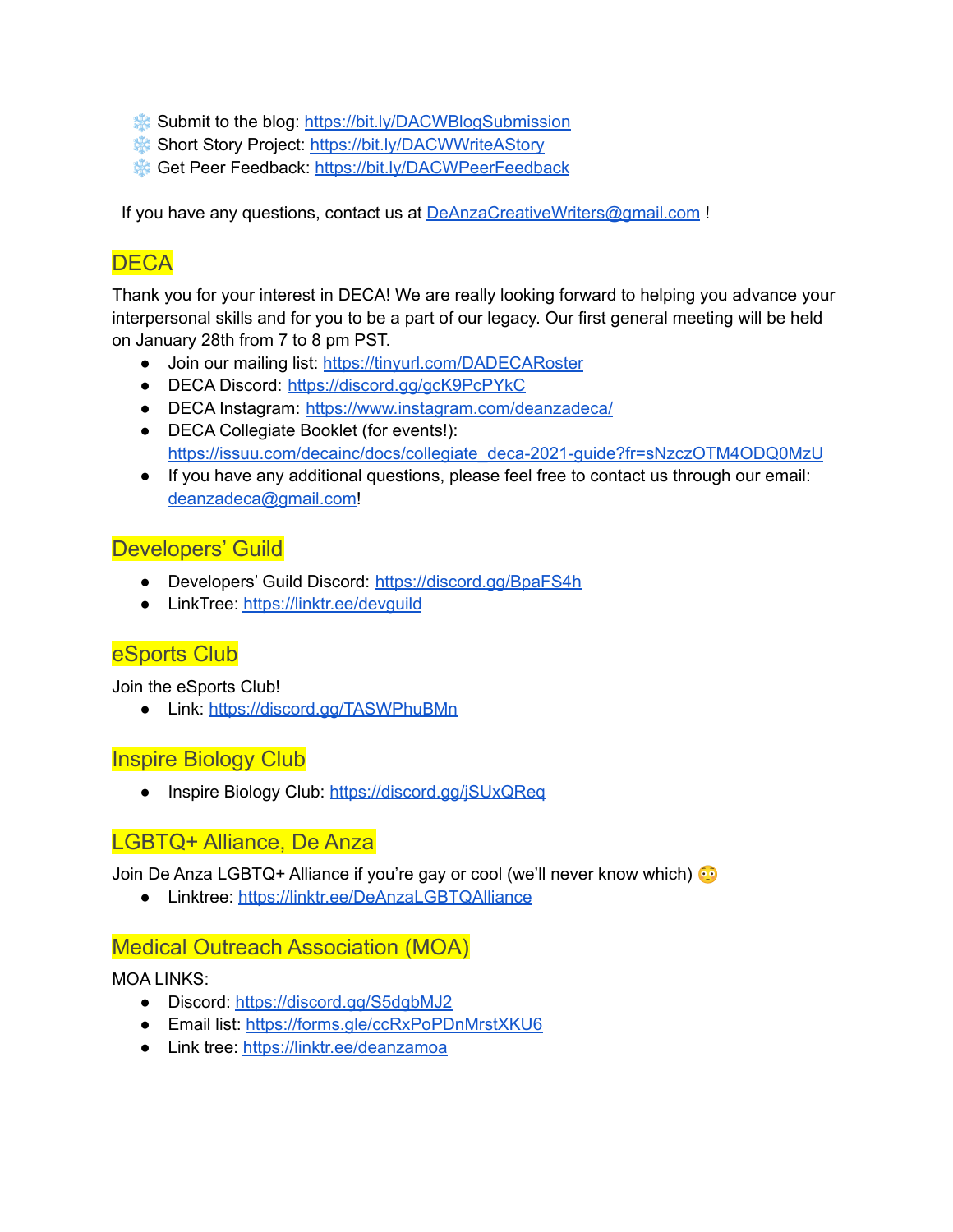#### Movie Appreciation Club

Welcome everyone to join Movie Club!

- Linktree: <https://linktr.ee/deanzamovie>
- Discord: <https://discord.gg/sCjDrhwU>

### Outdoor Club

Outdoor Club!!!

- Website: <https://marydonahue.org/outdoor-club-coming-attractions>
- Mailing List Email Sign Up: [https://docs.google.com/forms/d/e/1FAIpQLScS\\_GyKYqPlXgCGVQPzSk5I024tOoPemFl](https://docs.google.com/forms/d/e/1FAIpQLScS_GyKYqPlXgCGVQPzSk5I024tOoPemFlw3j8Njqr7YG3HuQ/viewform?usp=sf_link) [w3j8Njqr7YG3HuQ/viewform?usp=sf\\_link](https://docs.google.com/forms/d/e/1FAIpQLScS_GyKYqPlXgCGVQPzSk5I024tOoPemFlw3j8Njqr7YG3HuQ/viewform?usp=sf_link)

# **Palgorithm**

- Signup form: <https://forms.gle/5xGunAvsnARvSR7M6>
- Discord Link: <https://discord.gg/VsmTGYdd>
- We will be having our first meeting next Tuesday at 9pm

#### Progressive Students Union, De Anza

● De Anza Progressive Students Union Discord: <https://discord.gg/Z6K55JTY>

# Psychology Club

Are you a psychology major??? Join our Psychology Club discord:

● Psychology Club: <https://linktr.ee/DeAnzaPsychologyClub>

# Vietnamese Student Union (VSA)

- If you would like to join VSA here's our link tree <https://linktr.ee/deanzavsa>
- Mailing list sign up sheet: [https://docs.google.com/forms/d/15vxFby0o0X5qzubaClKevMyYVSNeS7b7UelgIZHBjoY](https://docs.google.com/forms/d/15vxFby0o0X5qzubaClKevMyYVSNeS7b7UelgIZHBjoY/edit) [/edit](https://docs.google.com/forms/d/15vxFby0o0X5qzubaClKevMyYVSNeS7b7UelgIZHBjoY/edit)
- Facebook Group: <https://www.facebook.com/groups/2216460145>
- Instagram: <https://www.instagram.com/deanzavsa/>
- Discord: <https://discord.gg/U4xHnu4uU4>

#### Zero Waste and Climate Awareness Club

Interested in environmental issues/justice? Check the Zero Waste & Climate Awareness Club!

● Linktree <https://linktr.ee/zerowastedeanza>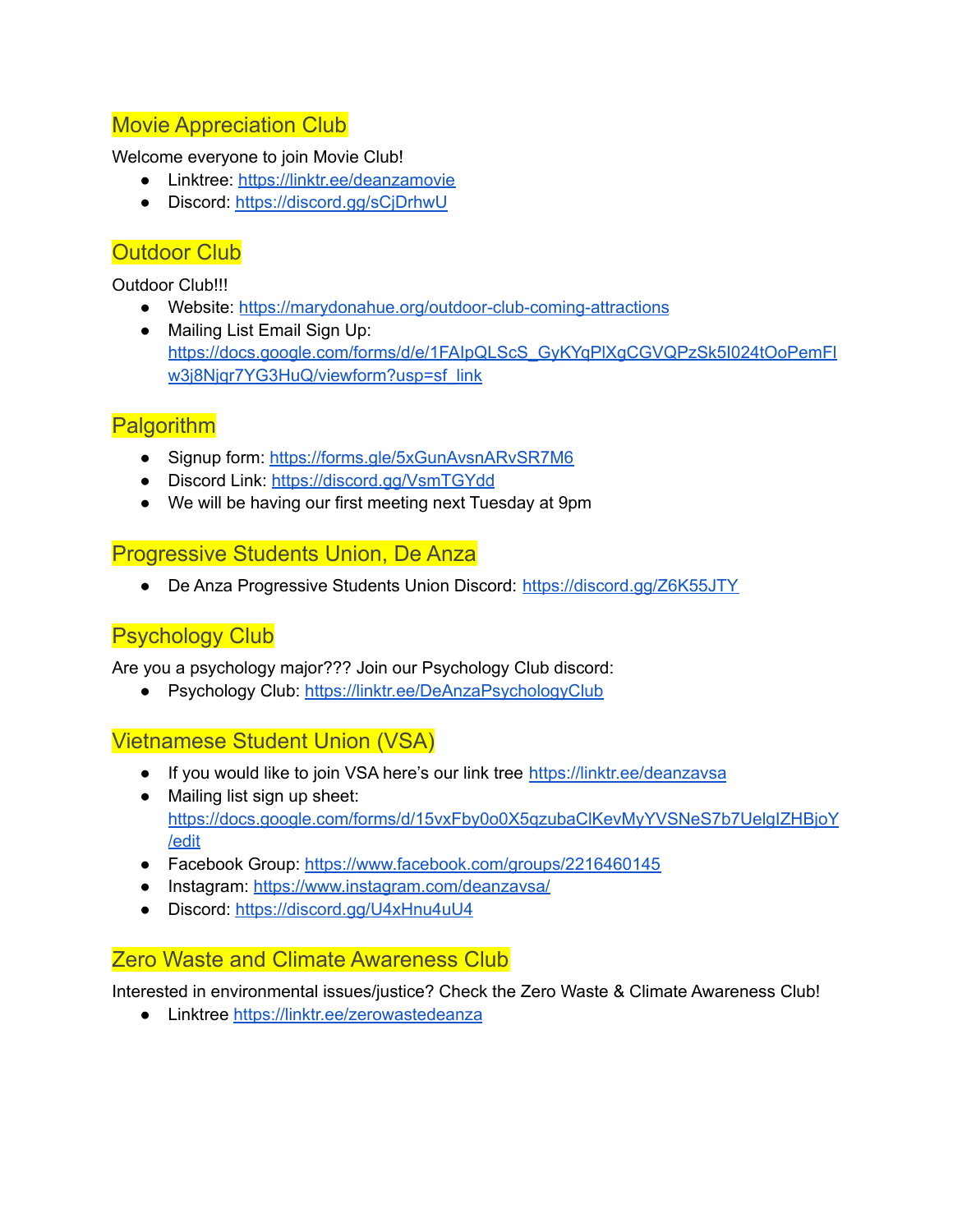

#### **ICC Website**

- Main Site: <https://www.deanza.edu/clubs/>
- ICC Clubs List and Info (Under Construction): <https://www.deanza.edu/clubs/club-list.html>

# ICC Social Media

- Instagram: [https://www.instagram.com/deanza\\_icc/](https://www.instagram.com/deanza_icc/)
- Facebook: <https://www.facebook.com/deanzaicc/>

# ICC Contact Information

- Chairperson: Khanh Ngo [ICCChairperson@fhda.edu](mailto:ICCChairperson@fhda.edu)
- Chair of Club Affairs: Cedric Buenviaje [ICCClubAffairs@fhda.edu](mailto:ICCClubAffairs@fhda.edu)
- Chair of Finance: Hongjie Zhou [ICCFinance@fhda.edu](mailto:ICCFinance@fhda.edu)
- Vice Chair of Finance: Nathan Jin [ICCVCFinance@fhda.edu](mailto:ICCVCFinance@fhda.edu)
- Chair of Programs: Ken Li *[ICCPrograms@fhda.edu](mailto:ICCPrograms@fhda.edu)*
- Vice Chair of Programs: Kevin Shiah *[ICCVCPrograms@fhda.edu](mailto:ICCVCPrograms@fhda.edu)*
- Chair of Marketing: Fay Ahmed [ICCMarketing@fhda.edu](mailto:ICCMarketing@fhda.edu)
- Vice Chair of Marketing: Caitlyn Richardson [ICCVCMarketing@fhda.edu](mailto:ICCVCMarketing@fhda.edu)
- Secretary: Alicia Kong [ICCSecretary@fhda.edu](mailto:ICCSecretary@fhda.edu)
- Advisor: Maritza Arreola **[ArreolaMaritza@fhda.edu](mailto:ArreolaMaritza@fhda.edu)**

#### Opportunities to Join the ICC Team

- ICC Chair of Equity Application: <https://forms.gle/4RQZR9SCA2DbHT81A>
- ICC Intern Application: <https://forms.gle/bTrEWA6gcjUdxNA16>

# DASG - De Anza Student Government

DASG is De Anza's student government, and we work with faculty, classified staff, and higher admin to voice out student concerns and prioritize student needs.

- IG @deanzastudentgov: <https://www.instagram.com/deanzastudentgov/>
- DASG website with helpful links: <https://msha.ke/deanzastudentgov/>
- Information about our committees and how to apply as intern/midterm senator: [https://docs.google.com/document/d/1ImiBy8NmCE6NzKTNrX0-RR0Qj347OHB1NG69d](https://docs.google.com/document/d/1ImiBy8NmCE6NzKTNrX0-RR0Qj347OHB1NG69d_RvXmE/edit?usp=sharing) [\\_RvXmE/edit?usp=sharing](https://docs.google.com/document/d/1ImiBy8NmCE6NzKTNrX0-RR0Qj347OHB1NG69d_RvXmE/edit?usp=sharing)
- Information on how to apply for DASG 2022-2023: <https://www.deanza.edu/dasg/elections/>